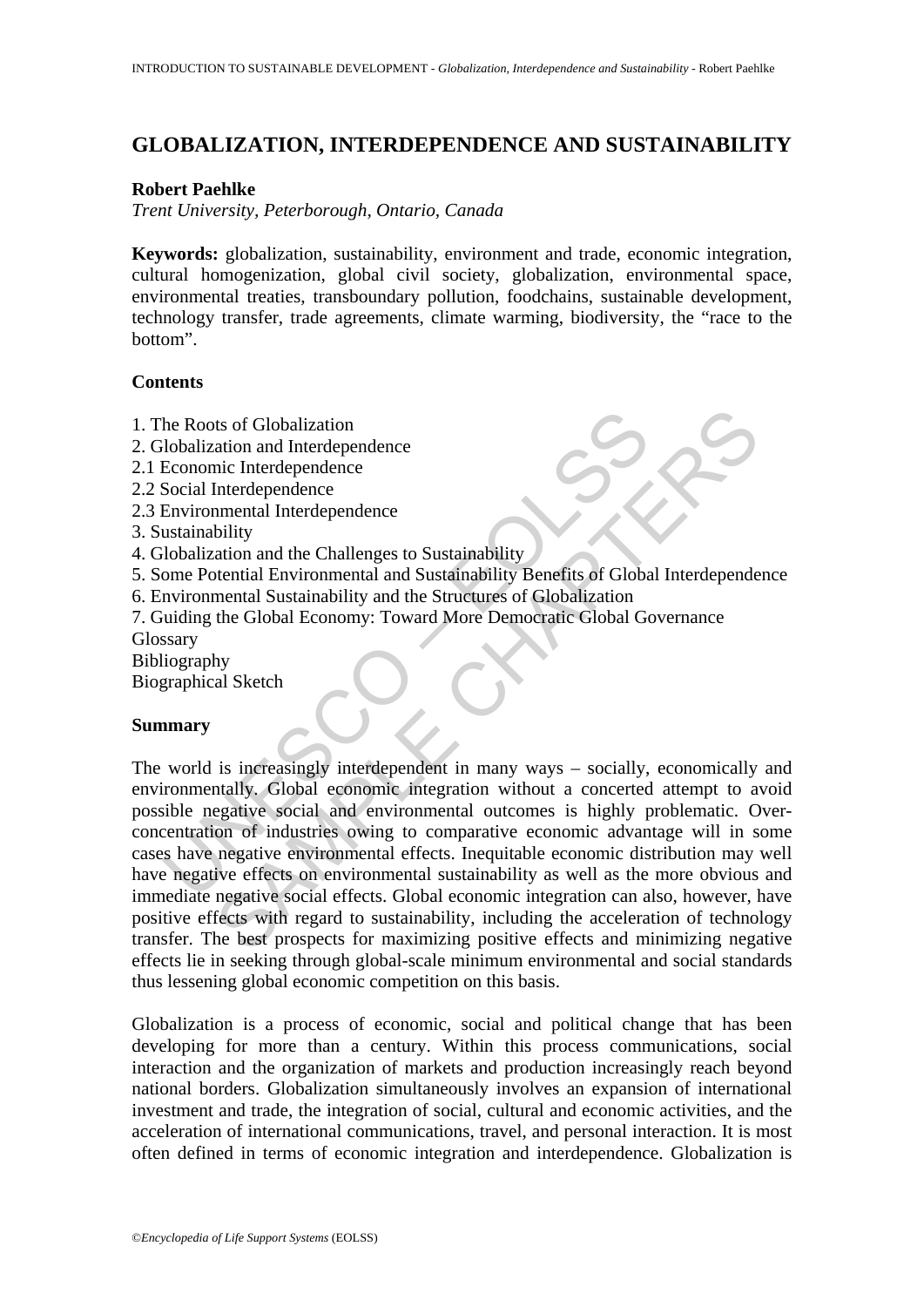perhaps best understood as an extension of the process that saw the unification of today's national states from, in the case of some European nations, disparate smaller feudal entities. That is, the expanding scale of industrial production and the evolution of communications and transportation technologies has for a very long time consistently pushed the scale of social interaction and economic integration beyond existing sociopolitical borders.

Many analysts argue that the contemporary acceleration of globalization has significantly weakened the political capacities of nation-states. As Susan Strange put it: "Today it seems that the heads of governments may be the last to recognize that they and their ministers have lost the authority over national societies and economies that they used to have. Their command over outcomes is not what it used to be. Politicians everywhere talk as if they have the answers to economic and social problems, as if they really are in charge of their country's destiny. People no longer believe them."

Iy are in charge of their country's destiny. People no longer believ<br>ne of the possible political and policy effects of global economic<br>nereasingly limited effectiveness of Keynesian domestic fiscal p<br>iming prospects for e is the most of their country's destiny. People no longer believe them."<br>
a pharge of their country's destiny. People no longer believe them."<br>
e possible political and policy effects of global economic integration inc<br>
mgl Some of the possible political and policy effects of global economic integration include an increasingly limited effectiveness of Keynesian domestic fiscal policy adjustments, declining prospects for enacting or collecting taxation on the profits of increasingly mobile international corporations, an erosion of cultural autonomy, and reduced national autonomy in terms of social and environmental policy. Regarding fiscal policy adjustments it is clear that domestic deficit spending will not greatly stimulate economies where export sales approach or exceed domestic sales. Regarding tax collection corporations have flexibility within the bounds of the law in terms of managing production, internal pricing and fund transfers so that a larger proportion of profits are reported within lower-tax nations. Most important, perhaps, social and environmental policies are increasingly determined within "race to the bottom" pressures among competing national economies.

There is, however, another body of literature regarding globalization concerned, as Paterson put it, to resist the notion that globalization effectively makes politics impossible. That is, other analysts argue against any too easy conclusion that governments have lost the capacity to act independently in the face of international competitive constraints. Such conclusions, it is argued, can become a self-fulfilling prophesy -- in a context where such analyses prevail within intellectual discourse, globalization and global economic competition can then be used as an excuse by governments to avoid doing anything that they do not wish to do. McQuaig and others argue that globalization itself has been actively and deliberately fostered by some of the very governments that later claim to be constrained by its pressures. Again, as Paterson observes, for some analysts, globalization is: "either a neoliberal slight of hand, an act of ideology designed to bring about the world it purports to describe . . . or a piece of leftist defeatism, where globalization is interpreted as closing off political possibilities for social change."

Regardless of one's views regarding these debates most analysts would conclude that in a context of globally integrated production systems, governments must be at the very least mindful of the domestic policies of other nations. At the same time it is also clear that most national governments most of the time still have choices. They can choose to reduce taxes and cut back regulation to enhance the competitive position of domestic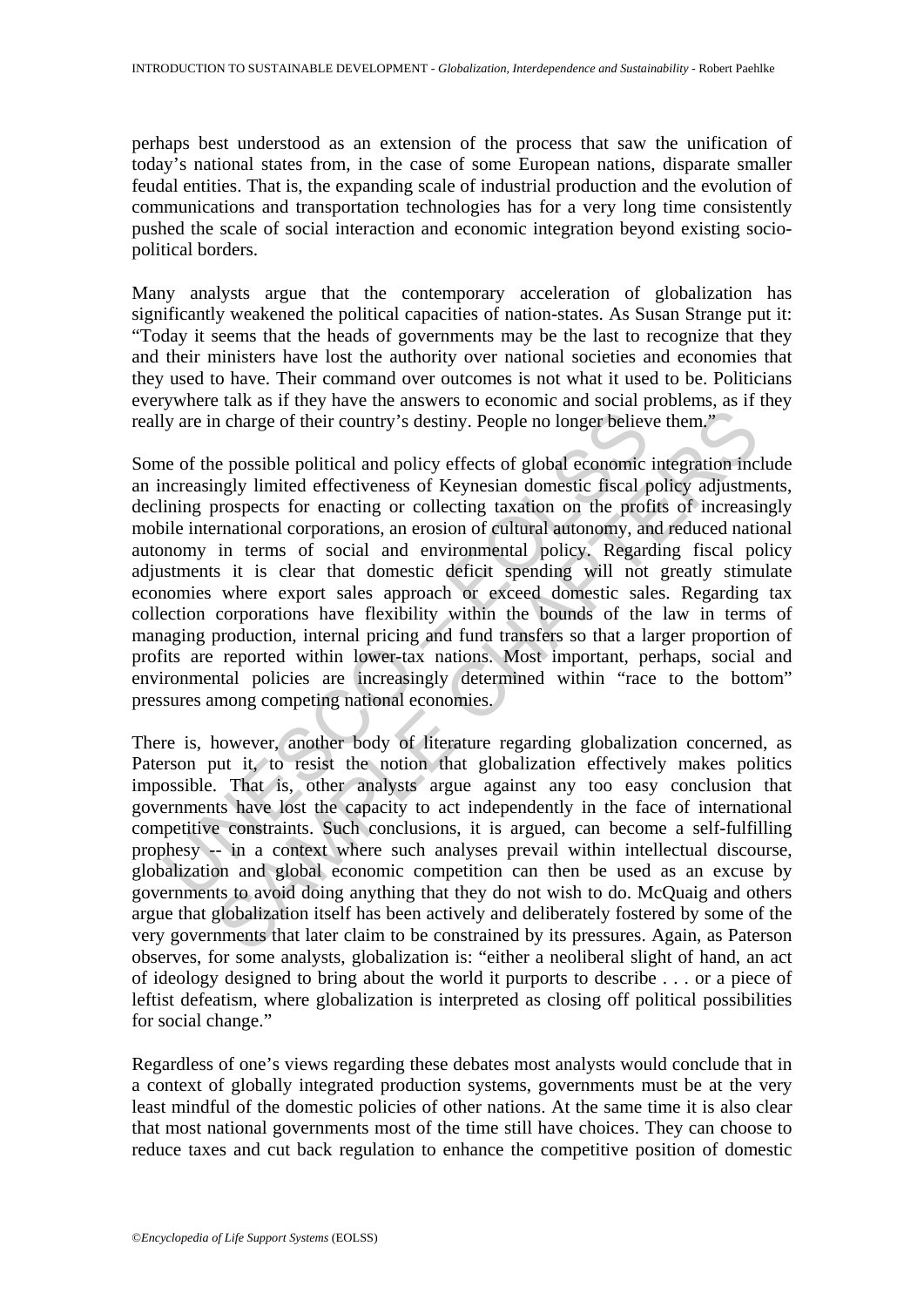firms (or domestic branches of global firms) *or* they can choose to work with other governments to harmonize tax rates and policy practices, including labor protections, social expenditures and environmental regulations. The race to the bottom is only possible when most nations proceed as if an unconstrained competition necessarily exists. The alternative is to establish common or parallel practices in any number of policy realms.

There is also a considerable debate regarding the historic patterns in the evolution of global economic integration. Some argue that the world economy was, by some measures, essentially globalized by the period prior to World War I and has only recently recovered to that level following the upheavals of World War I, depression, World War II and, to a lesser extent, the cold war. That is, while globalization has clearly advanced in terms of trade and investment, from the late 1940s through to today (2002), that is not the whole picture historically. Others argue that other aspects of globalization should also be seen as being as important as trade treaties and cross-border investment. These would include technological change (communications and longdistance management technologies), cultural homogenization and the spread of consumer culture, and increased economic policy coordination. Whatever the outcome of these debates, there is agreement that global economic integration and policy coordination is as high now as it has ever been and both show every sign of continuing to increase in the future.

# **1. The Roots of Globalization**

(2), that is not the whole picture historically. Others argue thalization should also be seen as being as important as trade treatiestment. These would include technological change (communine management technologies), cult at is not the whole picture historically. Others argue that other aspect<br>on should also be seen as being as important as trade treaties and cross-bo<br>on should also be seen as being as important as trade treaties and cross-Even centuries ago, of course, activities such as travel, trade and cultural intermingling that reached beyond the nation-state were well established. As noted, the late nineteenth century and early twentieth century reached levels of international trade (as a percentage of total economic activity) that were not achieved again until well after World War II. As well, since very early in the industrial revolution resources have been extracted throughout the world to feed into the industries of Europe, North America and Japan. What is different now is that industrial production and marketing of nearly every variety is increasingly being organized in an integrated way on a global scale. Some of the consequences of this new level of integration will be considered below, but today's process will be understood better if we first briefly consider the relationship between the early days of the industrial revolution and the formation of the nation-state itself.

It was the press of trade and markets beyond the boundaries of feudal political organization that saw the emergence of the nation-state as the dominant mode of political organization. Karl Polanyi, for example, makes clear in *The Great Transformation* the ways in which early industrial age economic capacities, as well as the commercial and social needs of that period, broke down feudal barriers and forced the creation of larger polities and wider jurisdictional arrangements -- new or more broadly empowered nation-states were necessary to simultaneously create national, and to serve international, markets and to protect society and the economy itself from the excesses of those markets. Larger-scale markets promoted, and perhaps even required, larger-scale political and social organization.

Similarly today the global reorganization of economic life challenges and threatens to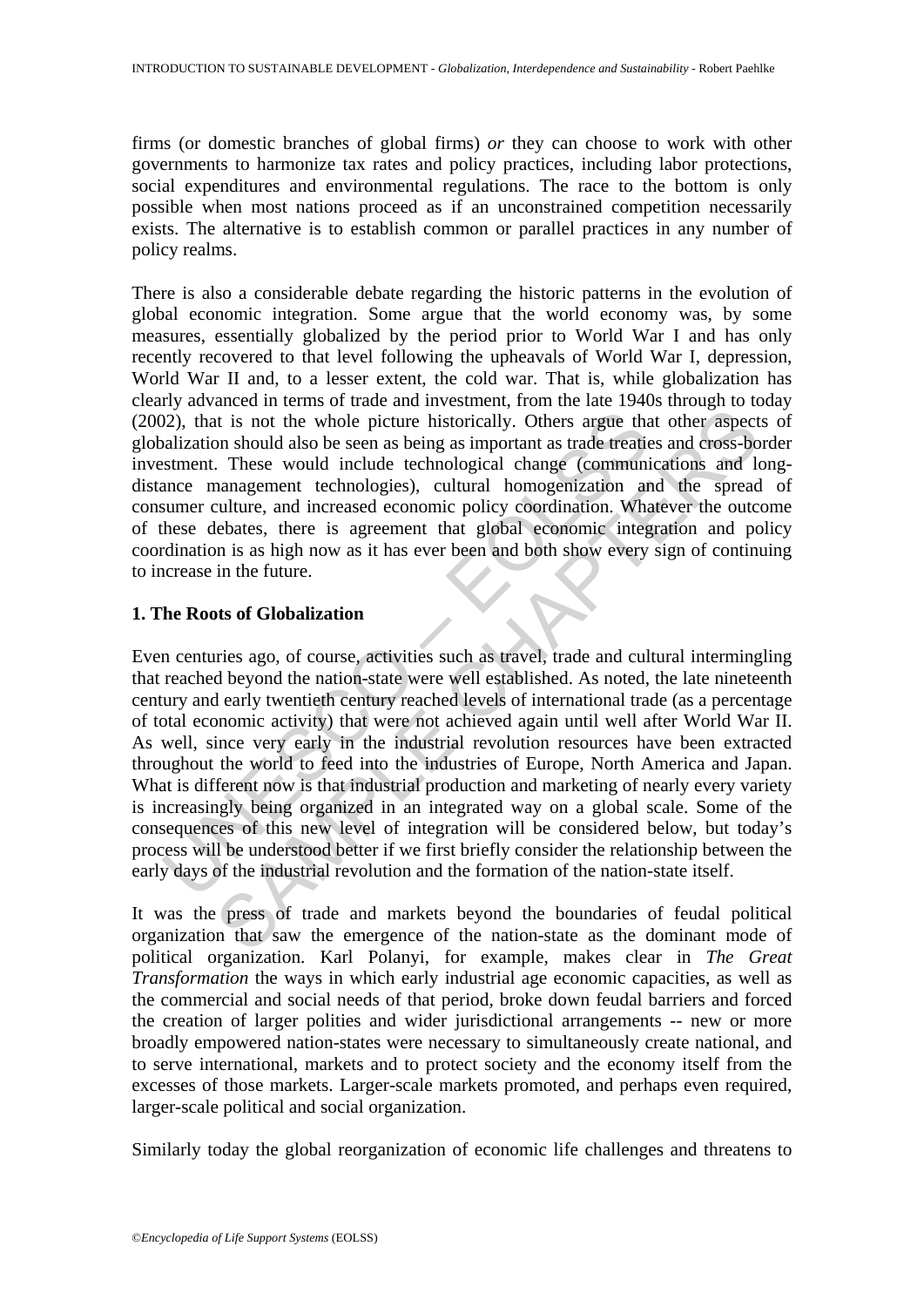overwhelm political life organized on the basis of nation-states. As has been noted, the tendency of the scale of economic organization to reach beyond the scale of political organization is not a process of recent origin. What is distinctive in the present era, thus far, is the general failure of political organization to proceed to the next scale level – effective regional and/or global governance. There are of course exceptions to this distinction -- most notably the structures and practices of the European Union and the growing array of global environmental treaties. Both of these initiatives at least implicitly recognize the pressures which economic integration without political integration can create. Otherwise, however, there remains a tendency to assume that trade and commercial agreements can somehow indefinitely stand apart from other aspects of governance. Several centuries of history suggest otherwise. Economic integration without policy coordination and globally established minima may well tend to undermine wage levels, trade union and human rights, social programs and environmental protection everywhere.

ironmental protection everywhere.<br>
ere the transformations of the nineteenth century were driven by the<br>
xtiles, steel, railroads, and machinery, the more thoroughgoing g<br>
of the twentieth century is made possible by advan Interior of the minimum results of the minimum results and protection everywhere.<br>
transformations of the nineteenth century were driven by the mass producteel, railroads, and machinery, the more thoroughgoing globalizatio Where the transformations of the nineteenth century were driven by the mass production of textiles, steel, railroads, and machinery, the more thoroughgoing globalization of the end of the twentieth century is made possible by advances in telecommunications, transportation and, above all, computerization. National and even global trade, and the nation-state itself, resulted from industrialization; globally integrated economic enterprises and economies are only now fully possible. This new reality has both positive and negative potential; arguably the former will be advantaged if we have the wisdom to learn from history. As Polanyi put it, a self-regulating market requires the institutional separation of society into an economic and political sphere rather than having an economic sphere that is merely a function of the social sphere. A global economy, then, suggests some form of global social and political order and, as we will see shortly, the new levels of productive capacity that we have reached also make visible the extent to which the "economic sphere" is contained within an environmental, as well as a social, sphere.

# **2. Globalization and Interdependence**

The process of globalization has made the nations and peoples of the world increasingly interdependent in many ways. This interdependence has economic, environmental and social dimensions. It is analytically useful to consider these three dimensions separately.

# **2.1 Economic Interdependence**

International trade and investment have increased significantly over much of the past century, except for the period from the onset of World War I through World War II. Economic interdependence has also come to include many other aspects of economic life and -- since the beginnings of the age of computerization, telecommunications and low-cost travel and shipping -- has taken new forms including the worldwide structural integration of production and marketing. This process -- the very essence of contemporary globalization -- has accelerated throughout the 1980s and 1990s. As Greider has noted, in the 1980s global bond financing has increased sharply and international bank loans more than quadrupled (to \$3.6 trillion). Moreover, global scale corporations are growing perhaps even more rapidly. Sales of the 500 largest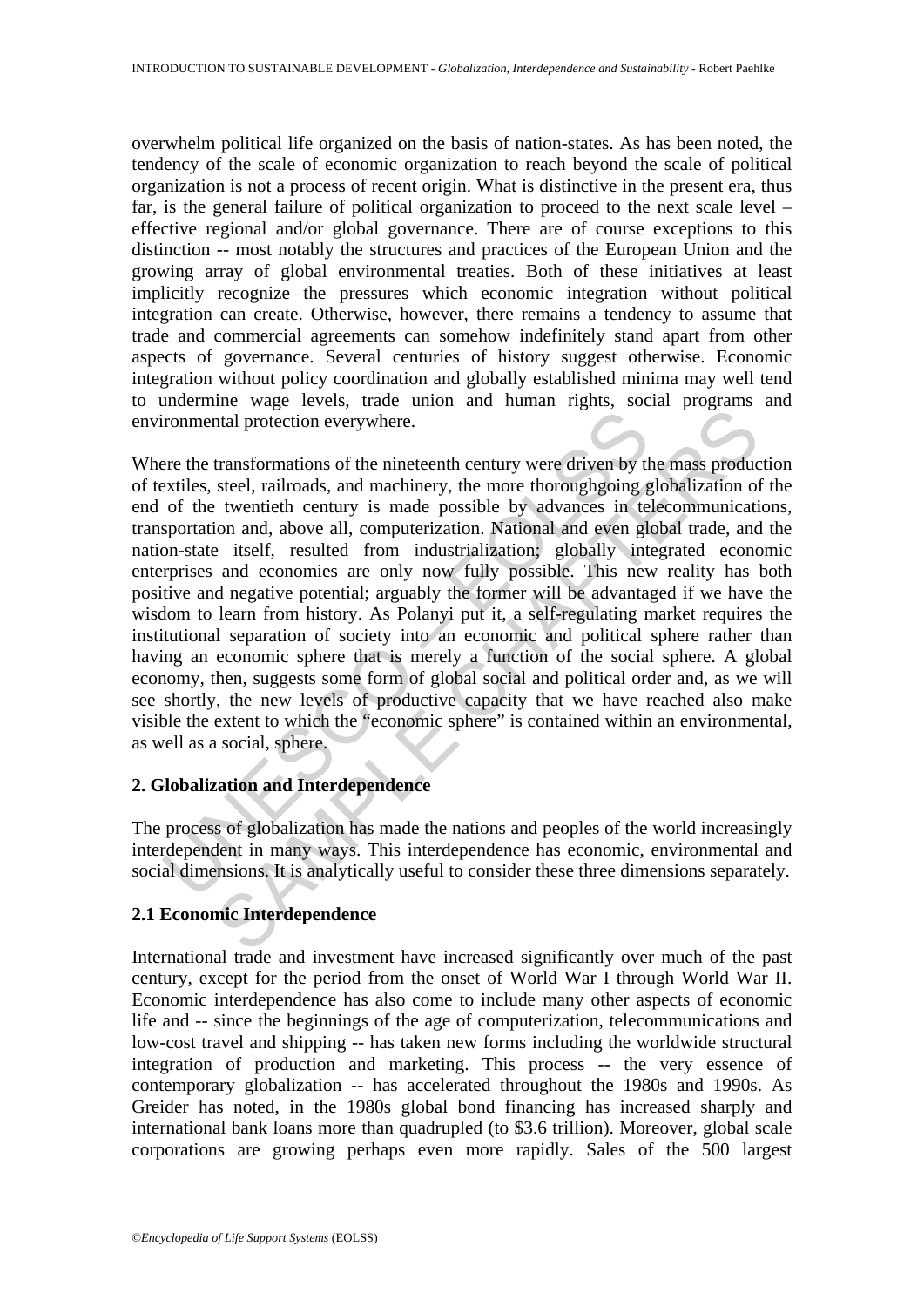multinational firms grew more than sevenfold between 1971 and 1991, from \$721 billion to \$5.2 trillion.

These firms are increasingly global in origin and structure, each operating in almost every nation in the world. In 1971, again according to Greider, 280 of the 500 largest firms were based in the United States; by 1991 this number was 157 of 500. Since the mid-1990s cross-continental mergers have accelerated, perhaps most dramatically symbolized by global media firms, global-scale "virtual" banks, and the creation of the Daimler-Chrysler Corporation. Major brand names are now established globally through electronic communications systems that are increasingly global in nature. The ideal brand representative comes to be someone like the noted golfer Tiger Woods, whose ethnic origins are at once Asian (Thai) and African, citizenship is American and athletic abilities are especially noted throughout North America, Europe, and Australasia, including Japan. Marketing is now truly global and so too is production.

uding Japan. Marketing is now truly global and so too is production<br>the globally integrated production and the rapid and ever-accelerate<br>ce capital are rooted in computerization. As Greider put it: "Tha<br>collected by comput apan. Marketing is now truly global and so too is production.<br>
and an Marketing is now truly global and so too is production.<br>
Illy integrated production and the rapid and so too is production.<br>
Illy integrated production, Both globally integrated production and the rapid and ever-accelerating movement of finance capital are rooted in computerization. As Greider put it: "Thanks to the reliable data collected by computerization, a CEO and his team can skip over the company's middle-rung bureaucracy and directly command operations from afar, including factories and markets dispersed around the world." At the same time global financial transactions take place continuously and at a pace that defies most, if not all, control strategies. The traded volume of United States Treasury debt (\$2.4 trillion) turns over every eight days; foreign exchange transactions, mostly speculative in nature, are in the trillions of dollars per day worldwide. Stock and other forms of financial trading are even faster. All such transactions are completely global in character.

### **2.2 Social Interdependence**

Social interdependence is also increasing very rapidly. This aspect of interdependence takes many forms including cultural interpenetration and integration (sometimes seen as a cultural homogenization that produces a countertrend of resurgent cultural nationalism), a possible trend of downward pressure on employment, wages and terms and conditions of work and perhaps the partial development of a global civil society.

Global cultural integration is most commonly associated with American television, Hollywood films, world music and commercial advertising. Seven of the ten most popular television programs in South Africa are of U. S. origin. Global advertising budgets are now in the hundreds of billions of dollars annually, having increased sevenfold from 1950 to 1990. (Barber, 62) Films now earn greater export revenue for the United States economy than do automobiles. Saatchi and Saatchi of Great Britain, one of the largest global advertising agencies, operates in 80 countries and buys 20% of all television advertising time. A significant share of all media advertising originates from within a small number of nations and/or passes through a small number of dominant, mostly Western, firms. Single corporations spend billions of dollars on advertising worldwide and numerous brand names are themselves now recognized globally and are in and of themselves worth billions. Single ad campaigns are sometimes now aimed at a significant proportion of the world's population.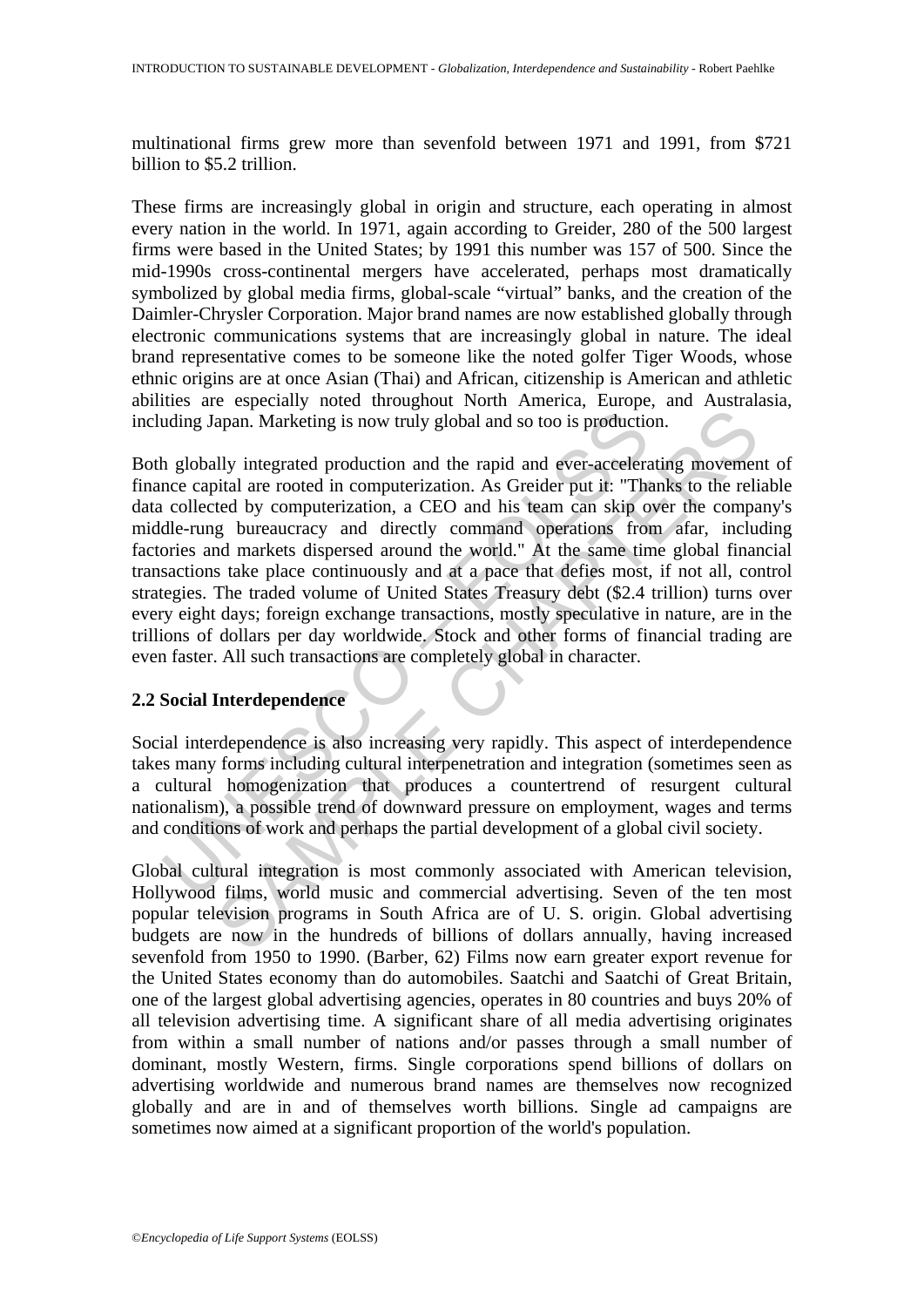Another form of social interdependence is in the widespread need for ever-expanding employment opportunities in the face of automated production and the downsizing made possible by computerization. As Greider notes, "Some major American corporations wasted billions buying new computers in the 1980s before they realized that they were missing the point. The managerial challenge was not to put a computer on everyone's desk. It was to deploy computers so as to eliminate many of the desks." While an ever-higher percentage of global economic activity is concentrated within the 500 largest global corporations, the total employment within those corporations has remained almost constant for several decades. The watchwords of the globally interdependent economy of the later part of the twentieth century were downsizing and re-engineering. The resulting reality is an increased social interdependence in the form of a worldwide demand for market access, investment, and employment opportunities. Related to this is an increasing economic and social inequality within virtually every nation of the world.

on of the world.<br>
What has been termed global social interdependence is contained in<br>
what has been termed global civil society. An increasing number<br>
or than corporations are also operating on a multinational, region<br>
are Another dimension of global social interdependence is contained in the nascent stages of what has been termed global civil society. An increasing number of organizations other than corporations are also operating on a multinational, regional or global basis. These would include educational institutions, social and charitable organizations such as Oxfam, as well as environmental organizations such as Greenpeace, the World Wildlife Federation (WWF) and the International Union for the Conservation of Nature (IUCN). These will be discussed further in section 5. All components of a potential global-scale civil society should be enhanced in their development by the spread of the internet and the worldwide web.

# **2.3 Environmental Interdependence**

is the world.<br>
mension of global social interdependence is contained in the nascent states been termed global civil society. An increasing number of organization corporations are also operating on a multinational, regional Most early conservation and environmental concerns were essentially local in nature. A factory or mine might pollute a particular lake or river. A particular city might have an air quality problem owing to a locally specific combination of industries, activities and climatic factors. A particular animal species might be threatened by over-hunting, as was the bison in the Great Plains of North America. As well, from very early in human history local habitats were severely disrupted, as were the forests of China many centuries ago when overused for the production of ceramics in wood-fired kilns. Only in this century, however, have many of the most significant environmental problems been continental or even global in nature. Acidic depositions, and many other forms of pollution, have no regard whatever for international political borders. Other problems are so generalized as to pose risks for the planet as a whole, as is the case with climate warming or ozone depletion in the upper atmosphere.

Some aspects of environmental interdependence have, of course, always been with us, as in the case of migratory animal and bird species -- nature has never been cognizant of human political boundaries. But environmental interdependence is now far more widespread, frequent and complex. Many examples, only a few of which are elaborated here, illustrate this fact. The Arctic regions serve as a sink for pollutants emitted primarily within industrialized regions of many nations. The atmospheric releases from Chernobyl have also been widespread. Poaching of rare and endangered animal species in Africa, Canada and elsewhere is sustained by sales of animal parts in Asia and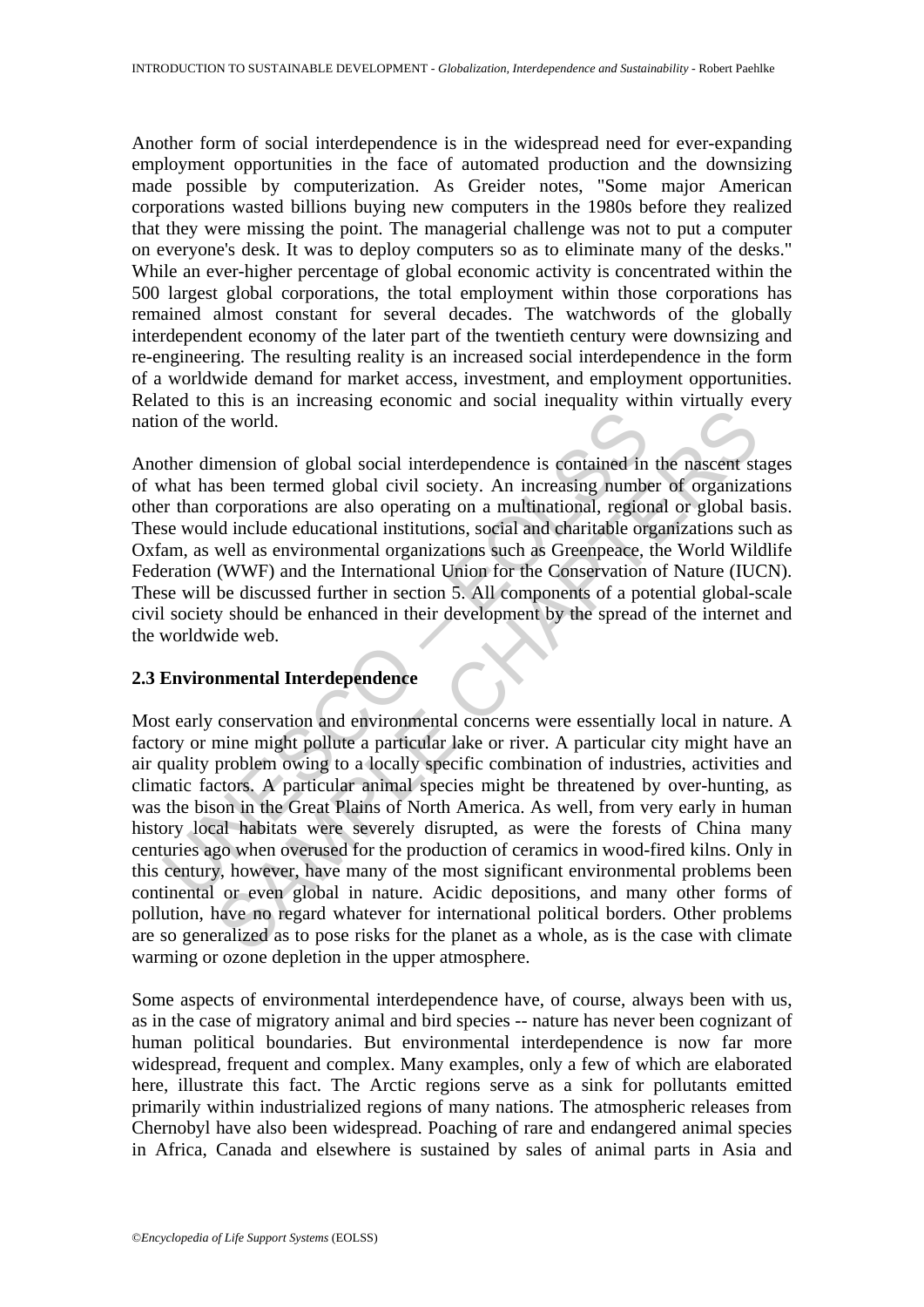elsewhere. North American songbird populations are negatively affected by losses of habitat within the tropical rainforests of Latin America. Climate warming resulting primarily from fossil fuel use in wealthy countries has likely already contributed to the damage to coral reef ecosystems throughout the tropical oceans and seas.

In some cases these problems have been developing for millennia. Rykiel noted that habitat loss and related biodiversity problems are the result of very long-term trends: "This transition from a wilderness planet to a tame planet started about 10,000 years ago with the rise of agriculture, and the magnitude of change mirrors the growth of the human population. Human habitations are no longer islands in a sea of wilderness; instead, wilderness islands float in a sea of humanity." Many nonhuman species do not fare well in islands and fragmented patches of habitat and even if on protected territory are, without corridors, vulnerable. Other articles in this same volume make it clear that this reality is abundantly the case on both small and large scales. All humans and all species are ever increasingly interdependent as a result of rapidly increasing human numbers, as well as for other reasons.

reality is abundantly the case on both small and large scales. *F*<br>ies are ever increasingly interdependent as a result of rapidly<br>bbers, as well as for other reasons.<br>ution movement, for example, is far from a "simple" ma is abundantly the case on both small and large scales. All humans and<br>is abundantly the case on both small and large scales. All humans and<br>ever increasingly interdependent as a result of rapidly increasing hu<br>swell as for Pollution movement, for example, is far from a "simple" matter of upstream and downstream -- toxics move by air, water and through foodchains as well as across media. Airsheds and even atypical air movement patterns, for example, have a very great influence on water quality. Water quality in the Great Lakes has been measurably affected by airborne toxaphene emissions from Texas petrochemical plants moving northwards against prevailing wind patterns. Numerous other examples of toxic chemical mobility are known throughout the world. Moreover, a wide variety of pollutants, both air borne and sea borne are channelled to the ecologically vulnerable high Arctic -- the best known example here being the toxic contamination of polar bear livers by DDT (long after, and thousands of miles from where, the pesticide was produced or used). The patterned flow of toxics into the Arctic is proof that few, if any, nations can on their own resolve the environmental problems within their national territory. Many environmental problems are now irretrievably international.

It is important to understand some of the specific details of interdependence in at least one case. In the late 1980s it was determined that Inuit women in northern Labrador had more than five times more pesticides in their breast milk than did women within the industrialized countries in general. The chemicals in question had not been used within the Arctic, or indeed anywhere near to where these women lived. As well, DDT -- one of the pesticides found to still contaminate the Arctic -- was banned by 34 countries more than 20 years ago. While DDT levels are now beginning to slowly drop within the Arctic ecosystem, new inputs from tropical countries (which still in some cases use the pesticide to combat malarial mosquitoes) continue to arrive even today.

The flow of pesticides and PCBs to the Arctic involves complex processes. One geophysical determinant of toxic accumulation in the far north is the fact that such chemicals evaporate readily in warmer climes, travel to the Arctic on air currents, fall as snow or rain, but do not re-evaporate very rapidly at low temperatures. As well, chemicals that make their way to the oceans by many means are there absorbed by plankton and move northwards on ocean currents. The plankton are consumed by fish and the chemicals in turn eventually end up in the fatty tissue of seals, a prime food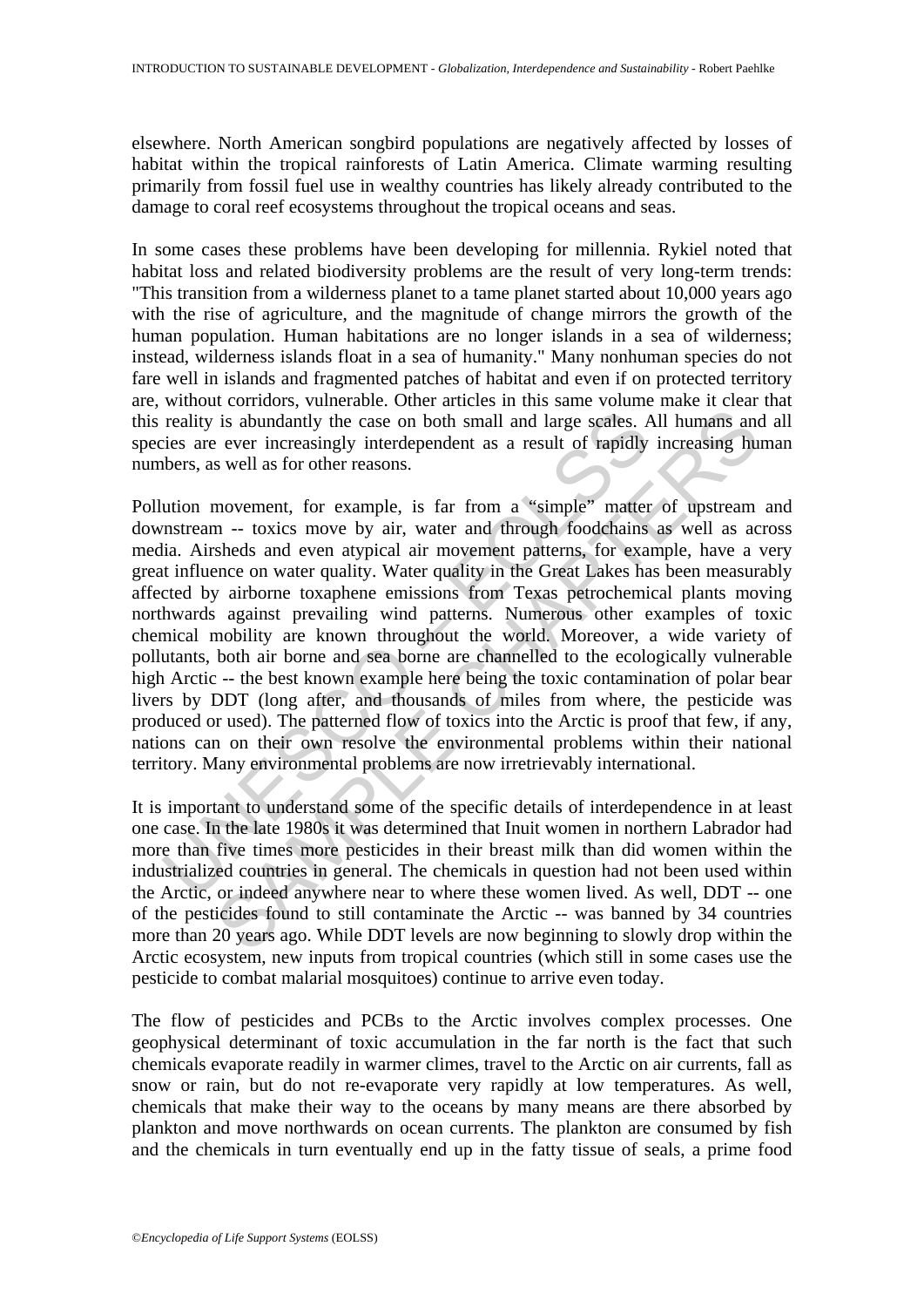source of human Arctic inhabitants (and polar bears). The complex and continuous movement of toxic substances is one of the core reasons why exclusively local environmental governance, or even exclusively national environmental governance, is no longer sufficient.

When there is no territorial and jurisdictional match of benefits and costs, issues can only be resolved at a higher jurisdictional level. Otherwise one jurisdiction gains the economic benefits of non-abatement while other jurisdictions suffer the environmental consequences. In more and more cases that level is multilateral or global. Environmental interdependence is thoroughgoing and functions in both directions. Global climate and biodiversity, for example, are both affected by human activities within every nation on the planet. The air, water and food that all humans consume are increasingly affected by humans at a very great distance from the consumers in question.

stion.<br>
See are only some examples of environmental interdependence.<br>
See an interest in the environmental impacts that take place within show<br>
onos if only for the impacts which ultimately redound within their<br>
that there For the environmental interdependence. Clearly all naterest in the environmental impacts that take place within some or many only for the impacts which ultimately redound within their own borders. Never is a sense in which These are only some examples of environmental interdependence. Clearly all nations have an interest in the environmental impacts that take place within some or many other nations if only for the impacts which ultimately redound within their own borders. More than that there is a sense in which the atmosphere, oceans, forests and wild species of the whole world belong to us all. All human lives would be lessened were there fewer or no elephants, tigers, bears, cougars, parrots, or lemurs living in the wild. The overfishing of most ocean fisheries has already had a more tangibly economic and physical impact on many humans from Newfoundland to South Asia.

TO ACCESS ALL THE **22 PAGES** OF THIS CHAPTER, Visit: http://www.eolss.net/Eolss-sampleAllChapter.aspx

#### **Bibliography**

- - -

Barber B.R. (1996) *Jihad vs. McWorld*, 389 pp. New York: Ballantine. [A highly readable discussion of the relationship between global economic integration and ethnic fragmentation.]

Carley M. and Spapens P. (1998), *Sharing the World*, 208 pp. London: Earthscan. [An important analysis of sustainability and equity.]

Elkington J. (1998) *Cannibals with Forks: The Triple Bottom Line of 21st Century Business,* 407 pp. Stony Creek, CT: New Society Publishers. [A business-oriented argument for proper attention to social and environmental, as well as economic, considerations.]

Greider W. (1997) *One World, Ready or Not*, 528 pp. New York: Simon & Schuster. [A global tour of the evolution of global economic integration.]

Hayden A. (1999) *Sharing the Work, Sharing the Planet*, 256 pp. Toronto: Between the Lines. [An environmental and socio-cultural argument for reducing work time.]